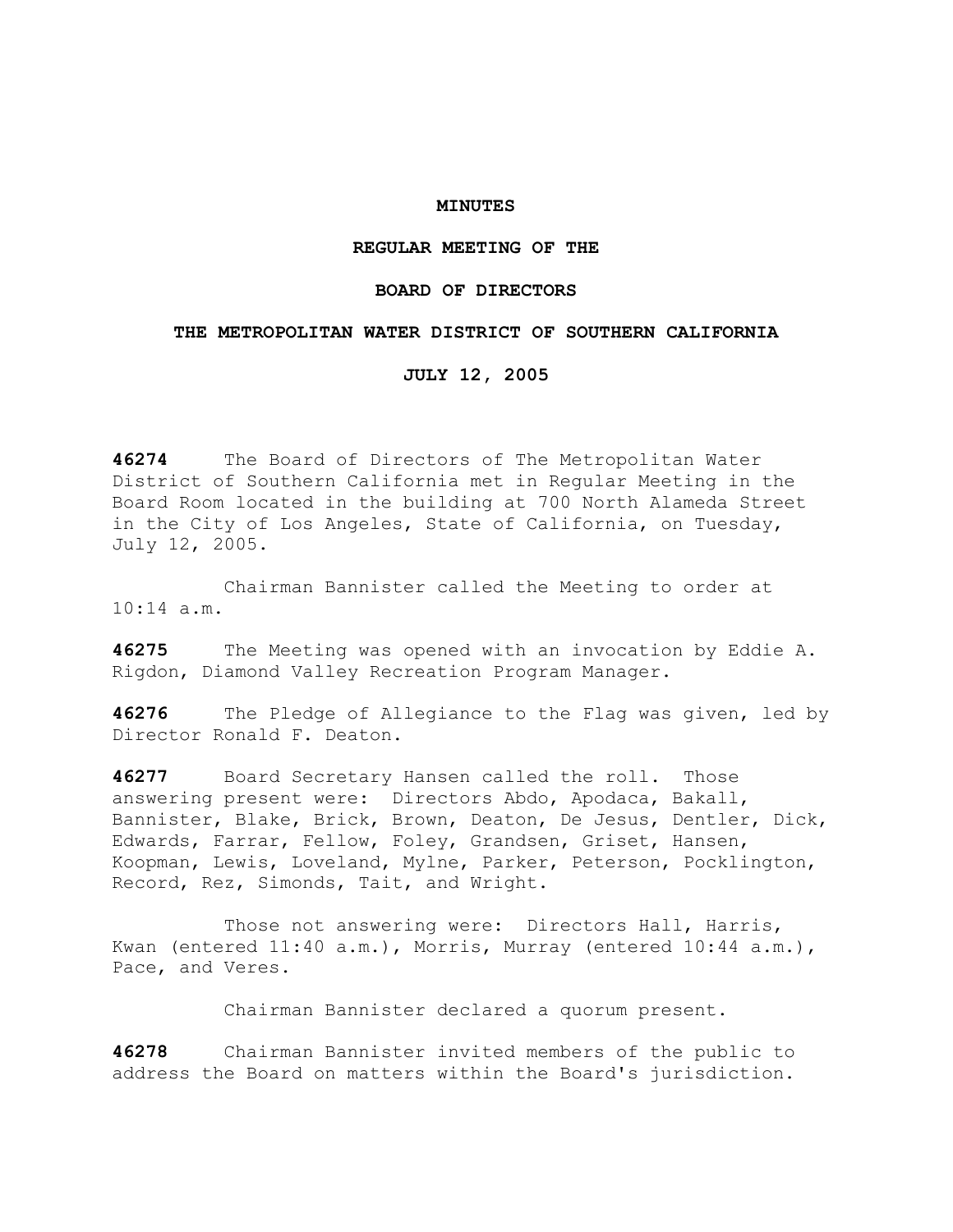Comments in opposition to Agenda Items 8-7 through 8-11 regarding Seawater Desalination Program agreements were heard from:

Mindy McIntyre, Planning and Conservation League Debbie Cook, Council Member, city of Huntington Beach Joe Geever, Surfrider Foundation Conner Everts, Statewide Desalination Environmental Working Group

 Frances Spivy-Weber from the Mono Lake Committee, urged the Board to support the budgets for Agenda Items 8-1 and 8-2, the City Makeover Program and the advertising services agreement for water conservation, respectively.

 William Seelig, Institute of Human Engineering Sciences, commented on the environmental effects of CALFED.

 Jim Gates, Orange County Water Association and professor at Santiago Canyon College, urged the Board to go forth with the desalinization funding.

**46279** At 10:38 a.m., the Chair called a public hearing to receive comments on the proposed standby charges for the annexations of the  $84<sup>th</sup>$  Fringe Area Annexation to Eastern Municipal Water District and the Peaceful Valley Ranch Annexation to San Diego County Water Authority.

 No members of the public responded; and after tabulation of the ballots was completed, and with no protests filed, the Chair closed the public hearing at 10:39 a.m.

**46280** There being no objection, Chairman Bannister ordered the reading of the Minutes of the Meeting of June 14, 2005, dispensed with, a copy having been mailed to each Director.

 Vice Chairman Blake moved, seconded by Director Edwards and carried, approving the foregoing Minutes as mailed.

**46281** Chairman Bannister presented to Eddie A. Rigdon, Diamond Valley Recreation Program Manager, a pin for his forty years of service at Metropolitan Water District.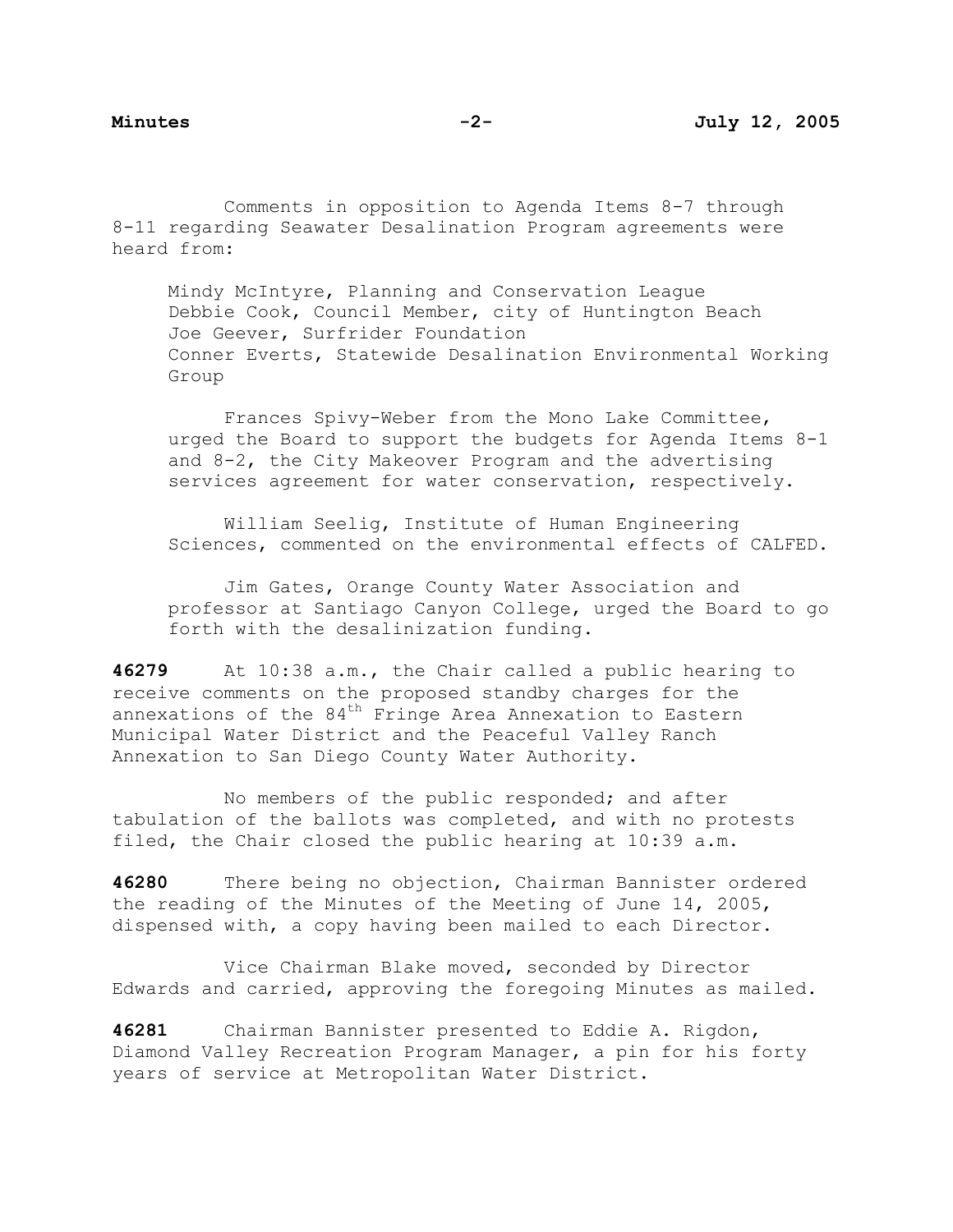**46282** Chairman Bannister presented to Arthur B. Riojas, Administrative Assistant II, a pin for his forty years of service at Metropolitan Water District.

Director Murray took his seat at 10:44 a.m.

**46283** The Chair reported there were no new committee assignments.

**46284** Chairman Bannister reported on events in which he participated during June, as follows:

- June 4 Del Mar City Council meeting;
- June 16 Guest speaker at the "Water Issues Study Group Meeting" at Mesa Consolidated Water District;
- June 22 Keynote speaker at the "Global Energy and Water Cycle Conference" at the Westin-South Coast Plaza Hotel;
- June 28 Interview by Alma Reyes for an article in the Asian Magazine;
- June 29 Joint SDCWA/MWDOC meeting; and
- June 30 Guest speaker at Three Valleys Municipal Water District "Leadership Breakfast"

Director Brick reported on the forum held last month as a result of our program of giving grants to college students to deal with world water issues. A video was shown entitled "Water for Life", which provided an overview of the process and progress on the new Southern California World Water Forum.

**46285** Regarding Colorado River, Bay-Delta, and CALFED matters, CEO/General Manager Underwood referred to his activity report for June signed on July 7, 2005, which was distributed earlier.

 CEO/General Manager Underwood highlighted three areas where the District has been making progress during the past month. The first was the working relationship on some common legislation that the member agencies and the District worked on together and reflected the outstanding efforts of what strong relationships can achieve. Next was the ozone startup at the Jensen plant as a primary disinfectant given the favorable weather conditions. Mr. Underwood then referred to the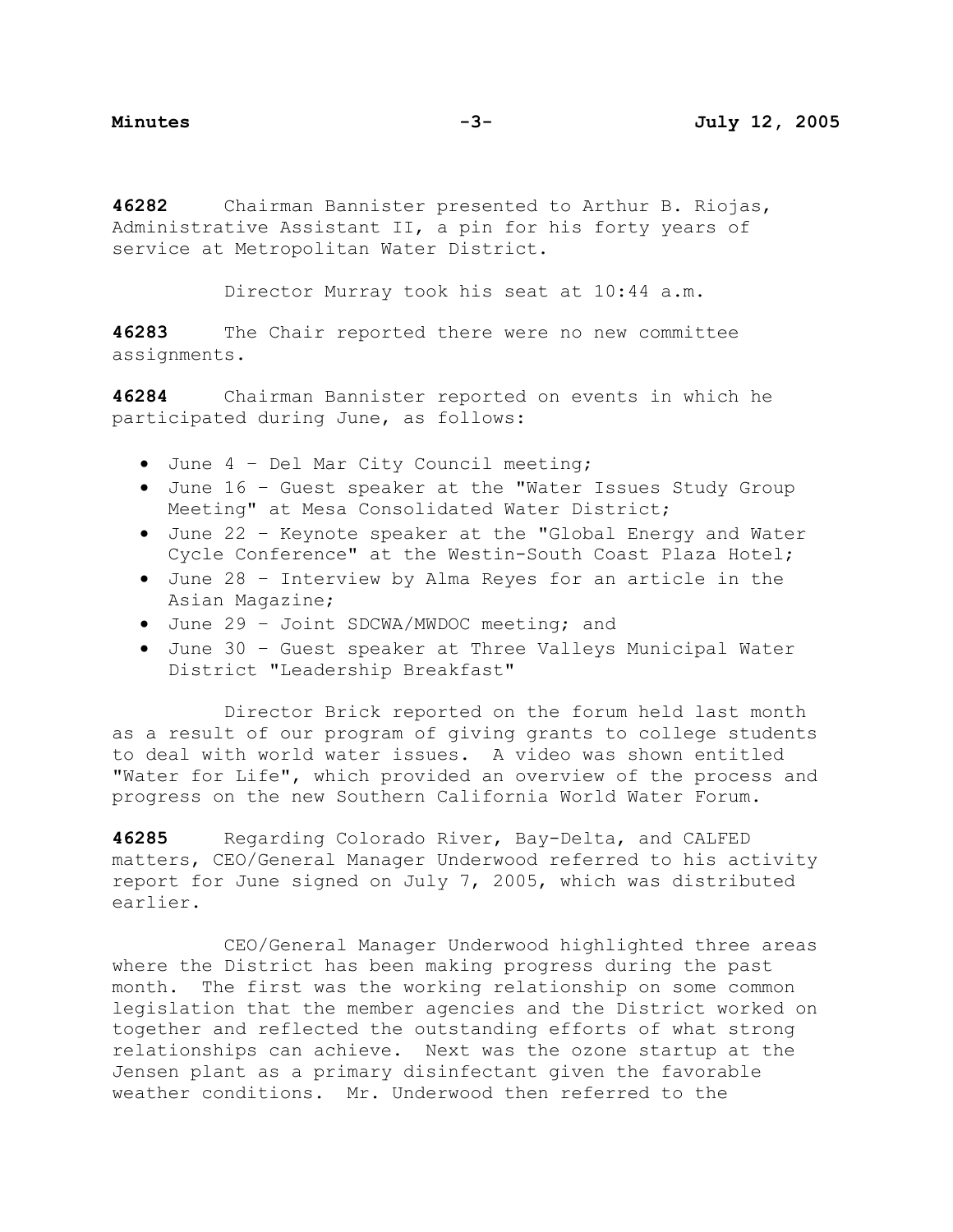excellent bond ratings that Metropolitan has received from the bond rating agencies reaffirming our sound investments.

**46286** Regarding Legal Department activities, General Counsel Kightlinger referred to his activity report for June dated June 30, 2005, which was distributed earlier.

 General Counsel Kightlinger reported that Metropolitan has joined with other State Water Contractors and filed an action in the Sacramento Regional Sanitation District case regarding a CEQA action on the proposed expansion of a sewer treatment plant that has the potential to impact water quality. The action was filed to reserve our rights.

 In *Off, et al. v. United States, et al.*, a case regarding farmers in the Westlands Water District area, General Counsel Kightlinger reported that the United States Supreme Court ruled that the United States' waiver of sovereign immunity in the Reclamation Act did not apply to the farmers and they could not bring action against the United States to enforce Westlands' contract with the United States. Mr. Kightlinger commented that there would be a fair amount of discussion among the agricultural agencies in the water community on what the decision meant for large agricultural districts, and that this has implications for Imperial Irrigation District and other agencies.

**46287** General Auditor Riss presented a summary report of the Audit Department's activities for the month of June. He stated that five audit reports were issued during the month. Specifically he noted that The Center for Water Education Audit Report; Agreement with Keith Companies, Inc. Audit Report; Risk Management Process Audit Report; Power Operations and Administration Audit Report; and Contract with Banshee Construction Company, Inc. Audit Report were issued during the month.

 Mr. Riss began by discussing The Center for Water Education (CWE) Audit Report. Mr. Riss stated that although monthly financial reviews of CWE activities are performed, the Audit Department scheduled a full scope audit for fiscal year 2005/06. He then reported that this audit was issued with an audit opinion that the accounting and administrative procedures over The Center included those practices usually necessary to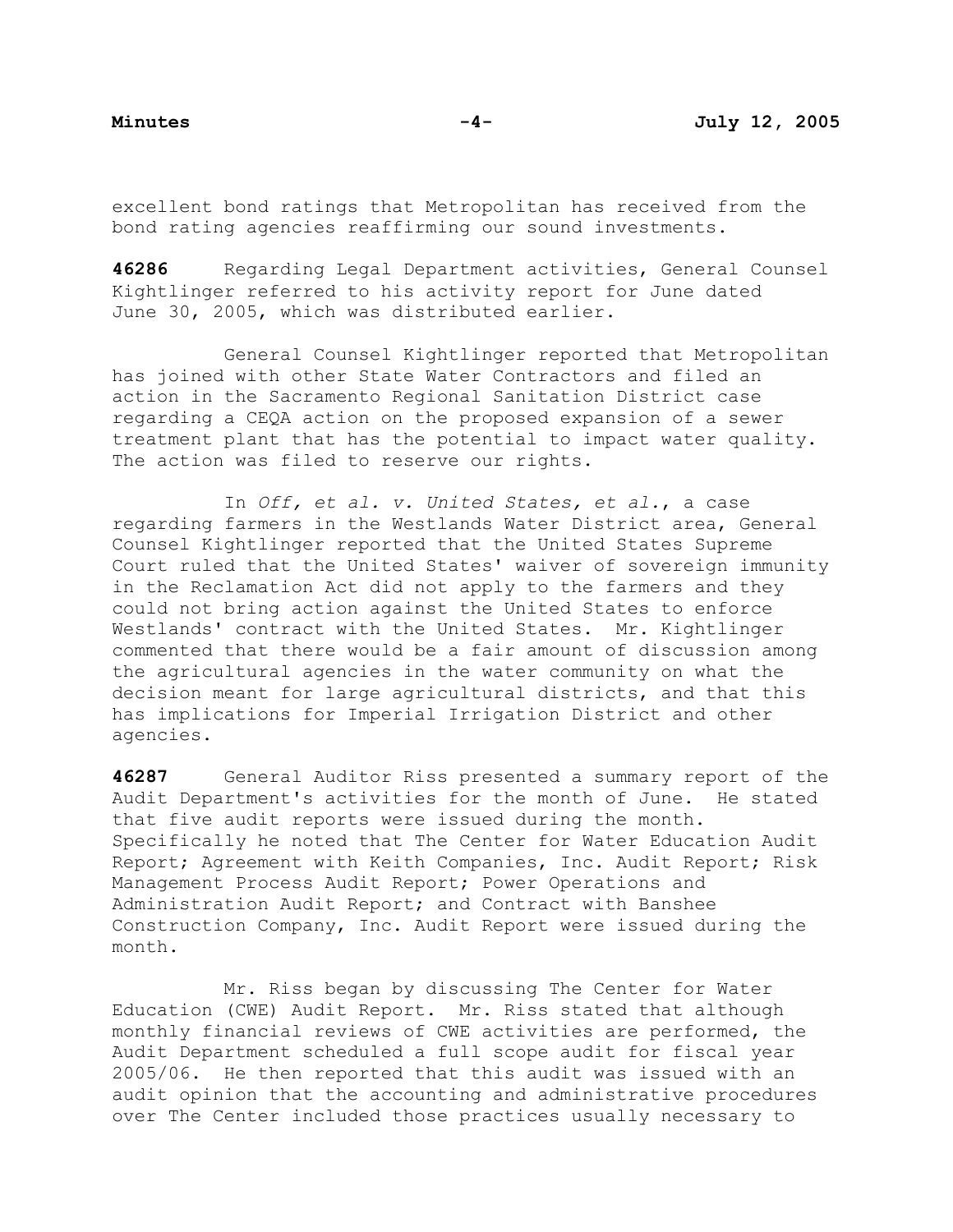provide for a generally satisfactory internal control structure. Mr. Riss added that comments and recommendations were made to improve operations and address open issues. Specifically, Mr. Riss noted that the primary comment contained in the report was the recommendation that the lease agreement between Metropolitan and The Center be revised to include the office space that The Center now occupies on the first floor of Metropolitan's headquarters. He added that management has submitted a revised lease agreement to The Center's outside counsel for review. Mr. Riss then noted that The Center has responded to all other comments included in the report in an appropriate and timely manner.

 Mr. Riss then briefly discussed the other reports issued and noted that they were issued with opinions of either satisfactory or generally satisfactory. He added that management has presented timely and complete responses to all audit comments and recommendations included in these reports.

 Director Dentler expressed concern on the negative audit reports and the conclusions drawn. Chairman Bannister requested Director Dentler meet with the Chairman of the Audit Committee and the General Auditor to receive a full explanation of her questions.

**46288** Ethics Officer Elliott referred to her activity report for June dated June 30, 2005, which was distributed earlier.

 Dr. Elliott reported that the Directors' Ethics Manual was sent to the Directors and requested that the acknowledgment cards be returned. Dr. Elliott reminded Directors, executive management, and member agencies of the upcoming workshop on "Ethics Leadership" to be held on Monday, July 25, 2005.

 Vice Chairman Blake moved, seconded by Director Murray and carried, and the Board approved the Consent Calendar Items, **M.I. 46289** through **M.I. 46295,** as follows:

**46289** Adopted the California Environmental Quality Act (CEQA) determination and (a) granted conditional approval for Annexation No. 86 concurrently to Calleguas Municipal Water District and Metropolitan, conditioned upon receipt in full of annexation fee of \$15,380 to Metropolitan if completed by December 31, 2005, or if completed later, at the then current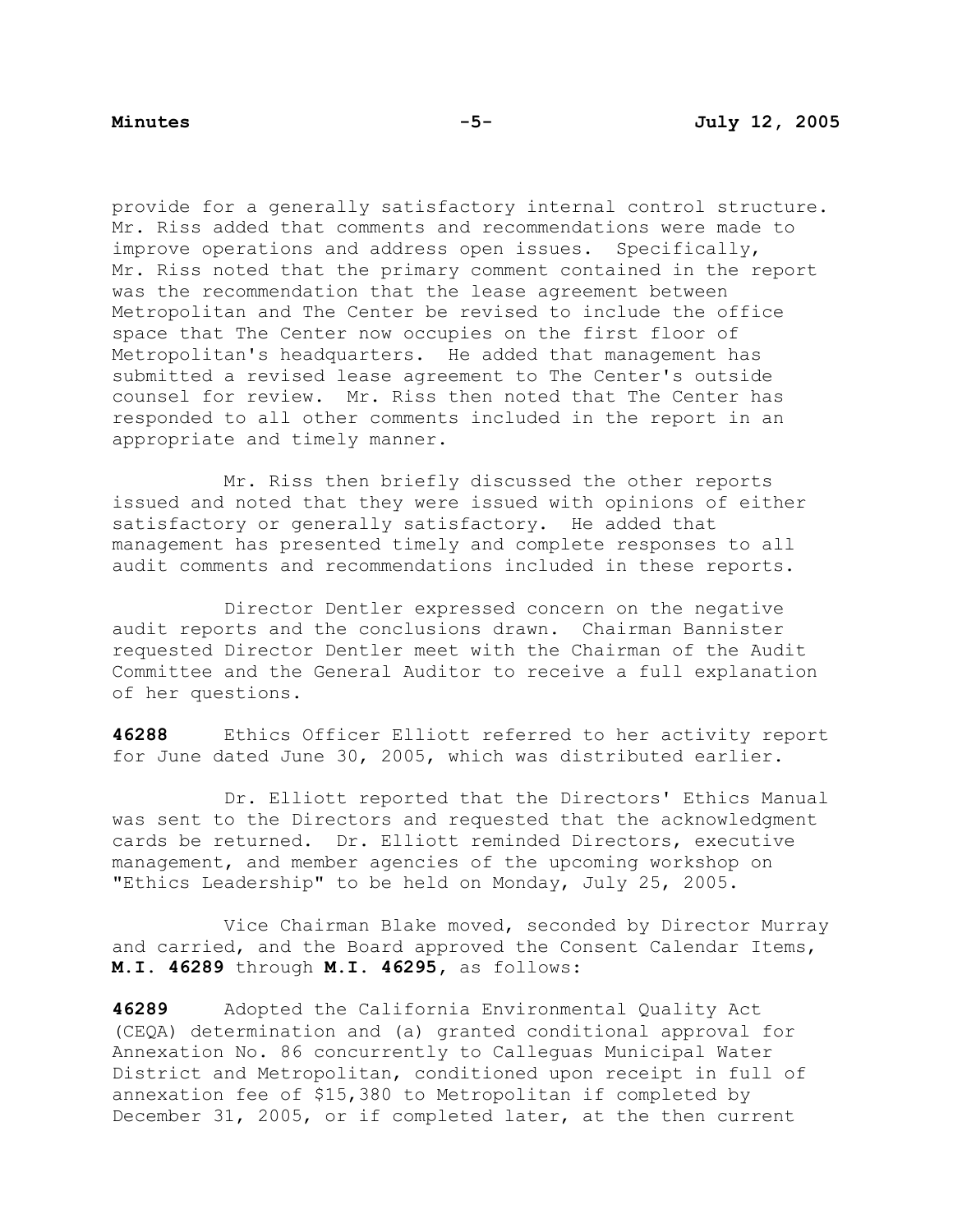annexation charge rate; (b) approved Calleguas' Statement of Compliance with the current Water Use Efficiency Guidelines conditioned upon final acceptance of the city of Oxnard into the California Urban Water Conservation Council; and (c) adopted the resolution of intention to impose water standby charge **(Resolution 8950)** within the proposed annexation territories, substantially in the form of Attachment 3 to the letter signed by the CEO/General Manager on June 20, 2005, said Resolution entitled:

# **RESOLUTION OF THE BOARD OF DIRECTORS OF THE METROPOLITAN WATER DISTRICT OF SOUTHERN CALIFORNIA GIVING NOTICE OF INTENTION TO IMPOSE WATER STANDBY CHARGES CONTINGENT UPON ANNEXATION — ANNEXATION NO. 86**

 Vice Chairman Grandsen requested to be recorded as abstaining.

**46290** Adopted the CEQA determination and (a) granted conditional approval for the  $86<sup>th</sup>$  Fringe Area Annexation concurrently to Eastern Municipal Water District and Metropolitan, conditioned upon receipt in full of annexation fee of \$13,650 to Metropolitan if completed by December 31, 2005, or if completed later, at the then current annexation charge rate; (b) granted conditional approval for the  $87<sup>th</sup>$  Fringe Area Annexation concurrently to Eastern Municipal Water District and Metropolitan, conditioned upon receipt in full of annexation fee of \$251,836.40 to Metropolitan if completed by December 31, 2005, or if completed later, at the then current annexation charge rate; (c) approved Eastern's Statements of Compliance with the current Water Use Efficiency Guidelines; and (d) adopted the resolutions of intention to impose water standby charge **(Resolutions 8951 and 8952)** within the proposed annexation territories, substantially in the form of Attachments 3 and 6, respectively, to the letter signed by the CEO/General Manager on June 20, 2005, said Resolutions entitled:

**RESOLUTION OF THE BOARD OF DIRECTORS OF THE METROPOLITAN WATER DISTRICT OF SOUTHERN CALIFORNIA GIVING NOTICE OF INTENTION TO IMPOSE WATER STANDBY CHARGES CONTINGENT UPON ANNEXATION — 86TH FRINGE AREA**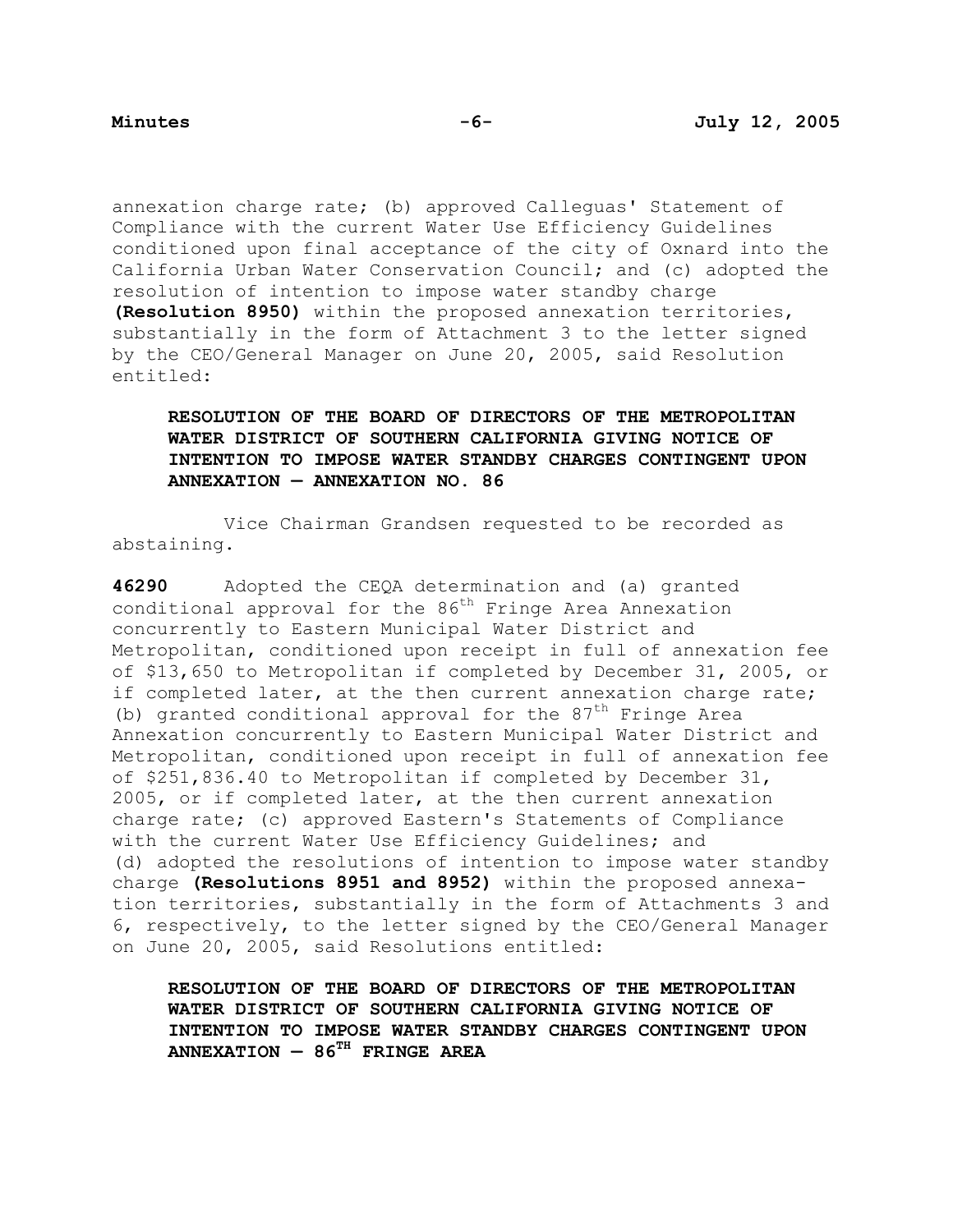**RESOLUTION OF THE BOARD OF DIRECTORS OF THE METROPOLITAN WATER DISTRICT OF SOUTHERN CALIFORNIA GIVING NOTICE OF INTENTION TO IMPOSE WATER STANDBY CHARGES CONTINGENT UPON ANNEXATION — 87TH FRINGE AREA** 

 Director Record requested to be recorded as abstaining.

**46291** Adopted the CEQA determination and authorized the Chief Executive Officer to enter into an agreement to create the Colorado River Joint Powers Authority, as set forth in the letter signed by the CEO/General Manager on June 21, 2005.

**46292** Adopted the CEQA determination and (a) appropriated \$920,000 in budgeted funds (Appropriation No. 15394, No. 2, from the Revenue Bonds, Replacement and Refurbishment or General Funds); (b) awarded a \$231,348 construction contract to Sabah International for the Fire Protection at Remote Communication Sites project; and (c) authorized installation of alarm sensors by Metropolitan forces, as set forth in the letter signed by the CEO/General Manager on June 21, 2005.

**46293** Adopted the CEQA determination and (a) appropriated \$1.95 million in budgeted funds (Appropriation No. 15369, No. 14, from the Revenue Bonds, Replacement and Refurbishment or General Funds); and (b) authorized final design of three Weymouth plant rehabilitation projects, as set forth in the letter signed by the CEO/General Manager on June 21, 2005.

**46294** Adopted the CEQA determinations and (a) appropriated \$890,000 in budgeted funds (Appropriation No. 15428 for \$545,000, and Appropriation No. 15377, No. 11, for \$345,000, both from the Revenue Bonds, Replacement and Refurbishment or General Funds); and authorized (b) preliminary design of the Orange County Cross Feeder; and (c) final design and construction of the Coastal Junction Bypass, as set forth in the letter signed by the CEO/General Manager on June 21, 2005.

**46295** Adopted the CEQA determination and (a) appropriated \$630,000 in budgeted funds (Appropriation No. 15429 from the Revenue Bonds, Replacement and Refurbishment or General Funds); and (b) authorized studies and investigations for Treatment Plant Algae Control project, as set forth in the letter signed by the CEO/General Manager on June 21, 2005.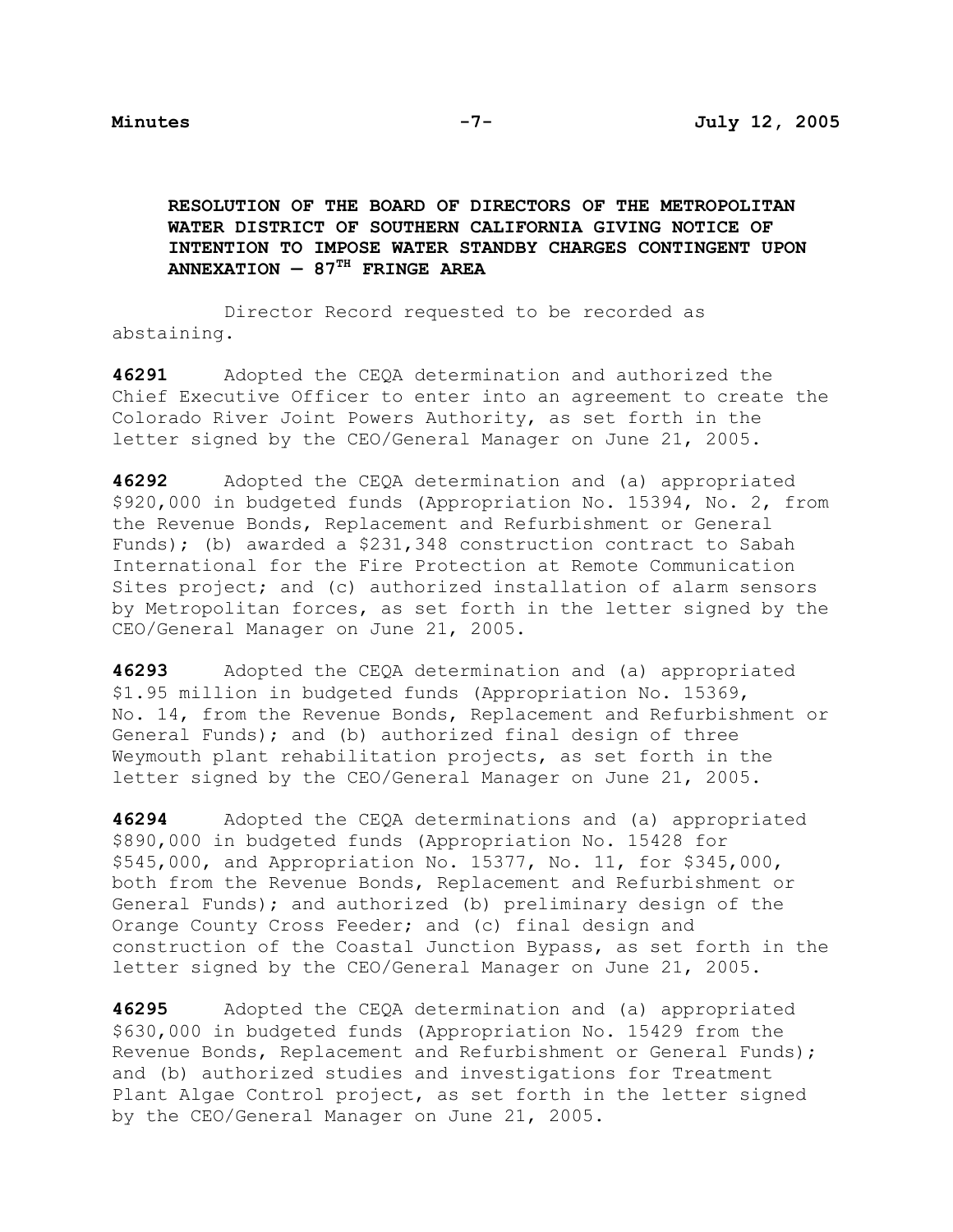**46296** Education and Outreach Committee Vice Chairman Wright moved, seconded by Director Peterson, that the Board adopt the CEQA determination and authorize up to \$950,000 over two years for the 2005/06 City Makeover Program, as set forth in the letter signed by the CEO/General Manager on June 21, 2005.

 Director Brick requested to be recorded as abstaining due to a potential conflict of interest.

 Chairman Bannister announced that he has received a request that this item be referred back to the committee for review, and the Board concurred without objections.

**46297** Education and Outreach Committee Vice Chairman Wright moved, seconded by Director Peterson, that the Board adopt the CEQA determination and authorize the CEO/General Manager to enter into a three-year contract with a maximum amount payable of \$2.5 million annually with Johnson/Ukropina for advertising and media buying services, as set forth in the letter signed by the CEO/General Manager on June 21, 2005.

 Chief Operations Officer Man stated that staff would again like to take a look at the structure of this contract for it to be more effective, and requested that it be referred back to the committee. Chairman Bannister then referred this item back to the committee for further study.

**46298** Recreation Committee Chairman Record moved, seconded by Director Peterson, that the Board adopt the CEQA determinations and authorize (a) all activities in advance of award of a construction contract for Searl Parkway landscaping and signage at the Diamond Valley Lake East Recreation Area; (b) an agreement with RBF Consulting in an amount not to exceed \$300,000 for design services; and (c) an increase of \$3 million to the existing agreement with PinnacleOne for a new total not to exceed \$4.2 million for project management support, as set forth in the letter signed by the CEO/General Manager on June 21, 2005.

 Director Bakall requested to be recorded as abstaining on item (a) of the above motion.

 Director Edwards inquired about a past payment of \$189,000 to see if that amount included costs for signage.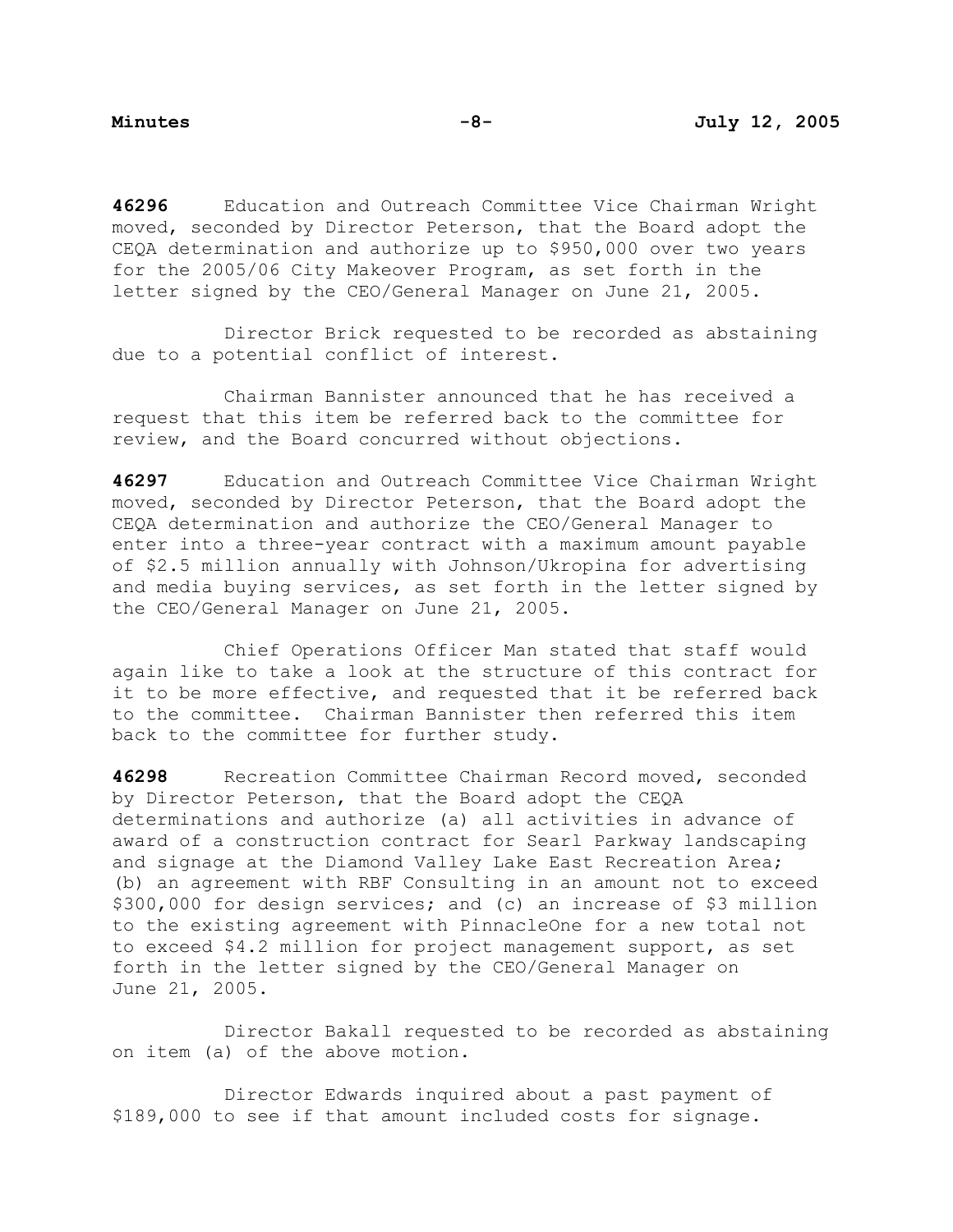Chief Operations Officer Man stated that after discussion with Directors and review of the recreation plans, staff would like to defer this item for further evaluation.

 Director Murray expressed concern that staff may not have done a thorough study on the items that have been deferred prior to submitting them to the committees. Chairman Bannister stated in light of the conditions now with negotiations, management is reviewing all items again regarding expenses and spending.

 Chairman Bannister then referred this item back to committee for further consideration.

**46299** Engineering and Operations Committee Chairman Mylne moved, seconded by Director Bakall and carried, that the Board adopt the CEQA determination and authorize the Chief Executive Officer to enter into the following consultant agreements:

- Carollo Engineers, not to exceed \$11 million for final design of the Weymouth Oxidation Retrofit Program;
- Camp Dresser & McKee, not to exceed \$10.25 million for final design of the Diemer Oxidation Retrofit Program;
- Black & Veatch, not to exceed \$0.53 million for study and preliminary design of the Mills Solids Handling Facilities; and
- Vanir, not to exceed \$0.6 million/year for five years, for project control services,

as set forth in the letter signed by the CEO/General Manager on June 27, 2005.

**46300** Budget, Finance, Investment and Insurance Committee Chairman Koopman moved, seconded by Vice Chairman Blake and carried unanimously, adopting the CEQA determination and authorizing the Chief Executive Officer to make payment of \$1,827,826 to the State Water Contractors, Inc. for fiscal year 2005/06, as set forth in the letter signed by the CEO/General Manager on June 21, 2005.

**46301** Water Planning, Quality and Resources Committee Chairman Brown moved, seconded by Director Edwards and carried, adopting the CEQA determination and authorizing the Chief Executive Officer to enter into an agreement consistent with the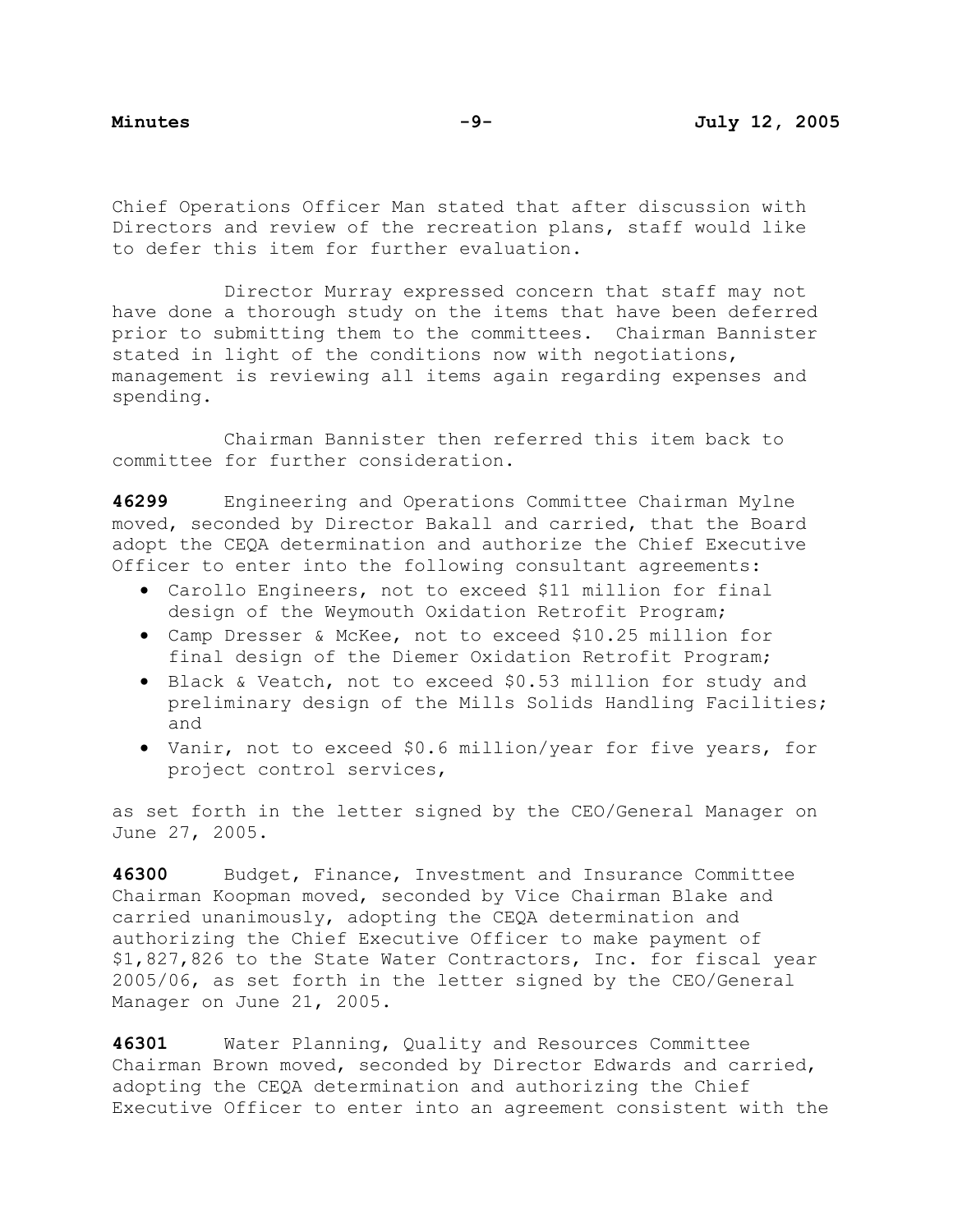Agreement Summary attached to the letter signed by the CEO/General Manager on June 21, 2005, and in a form acceptable to the General Counsel for the Long Beach Conjunctive Use Program Expansion in Lakewood.

 Board Secretary Hansen requested to be recorded as abstaining due to a possible conflict of interest.

**46302** Desalination and Reclamation Committee Vice Chairman Pocklington reported that the committee unanimously approved all the desalination items, Agenda Items 8-7 through 8-11. In light of the comments made by members of the public earlier in the Board Meeting, he commented on the costs of obtaining water through desalination and from the Colorado River, and the possibility of Metropolitan losing more water from the Colorado River and Northern California. He stated that the Board would be irresponsible in not moving forward with the desalination projects; and that no monies would be spent until the affected agencies produce the water.

 Director Bakall moved, seconded by Director Loveland, that the Board adopt the CEQA determination and authorize the Chief Executive Officer to (1) negotiate uniform terms and agreements for the Seawater Desalination Program with the five agencies listed in Agenda Items 8-7 through 8-11; and (2) bring back agreements for the Board's review and final approval.

 A discussion ensued on reasons for the delay of the contracts and the necessity for the agreements to be returned to the Board; environmental issues; the length of time in which the member agencies and Metropolitan have spent in arriving at this point; and the differences in the contracts for the individual agencies who are participating in the desalination program.

Director Kwan took her seat at 11:40 a.m.

The Chair then called for a vote on the motion by Director Bakall.

The following is a record of the vote on the motion:

 Ayes: Anaheim (Dir. Tait, 2,622 votes), Burbank (Dir. Brown, 1,287 votes), Foothill Municipal Water District (Dir. Edwards, 921 votes), Inland Empire Utilities Agency (Dir.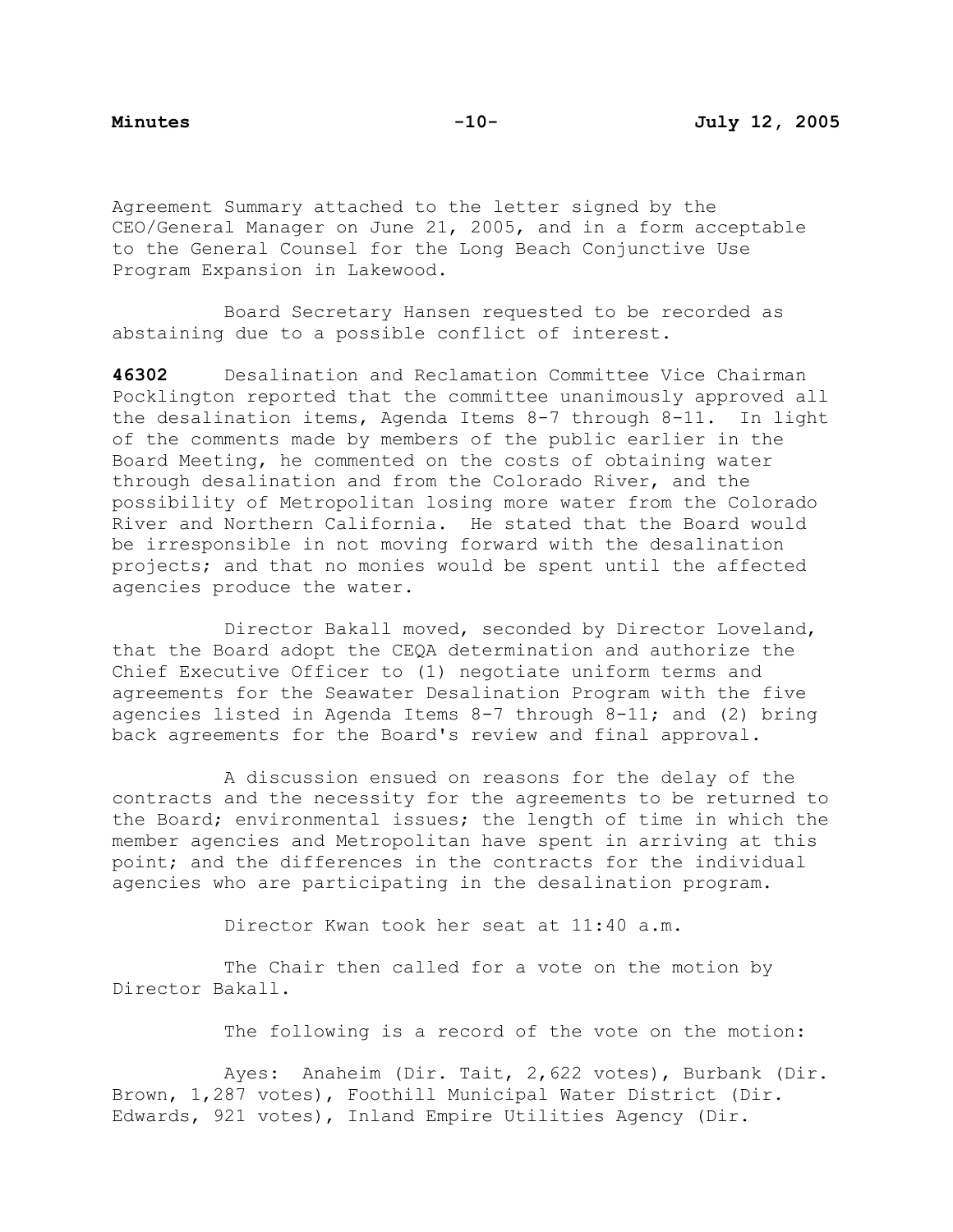Koopman, 5,379 votes), Municipal Water District of Orange County (Dirs. Bakall, Bannister, Dick, and Foley, 25,126 votes), San Diego County Water Authority (Dirs. Lewis, Loveland, Parker, and Pocklington, 26,222 votes), West Basin Municipal Water District (Dir. Kwan, 4,887.5 votes). Total 66,444.5 votes.

 Noes: Calleguas Municipal Water District (Dir. Grandsen, 5,928 votes), Central Basin Municipal Water District (Aye: Dir. Apodaca. Absent: Dir. Pace. 8,128 votes), Eastern Municipal Water District (Dir. Record, 3,570 votes), Fullerton (Dir. Blake, 1,090 votes), Glendale (Dir. Rez, 1,626 votes), Las Virgenes Municipal Water District (Dir. Peterson, 1,378 votes), Los Angeles (Dirs. Deaton, Dentler, Farrar, and Simonds, 28,088 votes), Pasadena (Dir. Brick, 1,381 votes), Santa Ana (Dir. Griset, 1,574 votes), Santa Monica (Dir. Abdo, 1,648 votes), Three Valleys Municipal Water District (Dir. De Jesus, 3,706 votes), Torrance (Dir. Wright, 1,652 votes), Upper San Gabriel Valley Municipal Water District (Dir. Fellow, 5,256 votes), West Basin Municipal Water District (Dir. Murray, 4,887.5 votes), Western Municipal Water District of Riverside County (Dir. Mylne, 5,043 votes). Total 74,955.5 votes.

 Abstain: Long Beach (Dir. Hansen, 2,669 votes). Total 2,669 votes.

 Absent: Beverly Hills (Dir. Harris, 1,407 votes), Compton (Dir. Hall, 230 votes), San Fernando (Dir. Veres, 109 votes), San Marino (Dir. Morris, 304 votes). Total 2,050 votes.

 The Chair declared the motion failed by a vote of 66,444.5 ayes, 74,955.5 noes, 2,669 abstain, and 2,050 absent.

**46303** Director Deaton moved, seconded by Director Murray and carried, that the Board adopt the CEQA determination and authorize the Chief Executive Officer to enter into a Seawater Desalination Program agreement with Long Beach Water Department, as set forth in the letter signed by the CEO/General Manager on June 20, 2005.

**46304** Director Deaton moved, seconded by Director Murray and carried, that the Board adopt the CEQA determination and authorize the Chief Executive Officer to enter into a Seawater Desalination Program agreement with the Los Angeles Department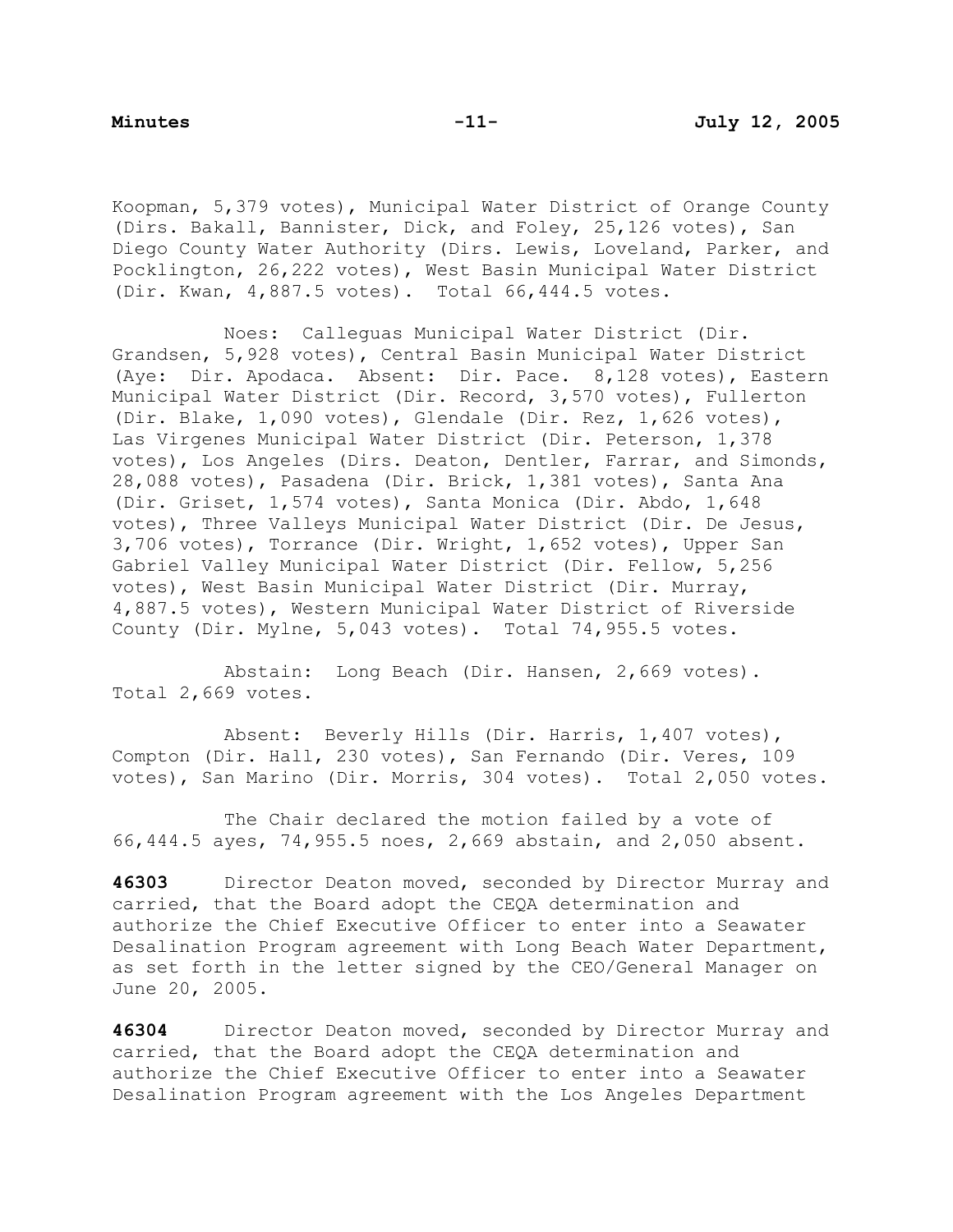of Water and Power, as set forth in the letter signed by the CEO/General Manager on June 20, 2005.

 Directors Foley and Wright withdrew from the Meeting at 11:50 a.m.

**46305** Director Deaton moved, seconded by Director Murray and carried, that the Board adopt the CEQA determination and authorize the Chief Executive Officer to enter into a Seawater Desalination Program agreement with Municipal Water District of Orange County, as set forth in the letter signed by the CEO/General Manager on June 20, 2005.

 Directors Bakall and Dick requested to be recorded as abstaining.

**46306** Director Murray moved, seconded by Director Dick and carried, that the Board adopt the CEQA determination and authorize the Chief Executive Officer to enter into a Seawater Desalination Program agreement with West Basin Municipal Water District, as set forth in the letter signed by the CEO/General Manager on June 20, 2005.

Director Kwan requested to be recorded as abstaining.

**46307** Director Mylne moved, seconded by Director Dentler and carried, that the Board adopt the CEQA determination and authorize the Chief Executive Officer to enter into a Seawater Desalination Program agreement with the San Diego County Water Authority, as set forth in the letter signed by the CEO/General Manager on June 20, 2005.

 Directors Lewis, Loveland, Parker, and Pocklington requested to be recorded as abstaining.

Director Wright returned to the Meeting at 11:54 a.m.

Director Lewis withdrew from the Meeting at 11:54 a.m.

**46308** Legal and Claims Committee Chairman De Jesus moved, seconded by Vice Chairman Blake and carried, and the Board adopted the CEQA determination and approved amendment of the contract for legal services with Harkins Cunningham LLC to increase the maximum amount payable by \$200,000 in *Enron Power*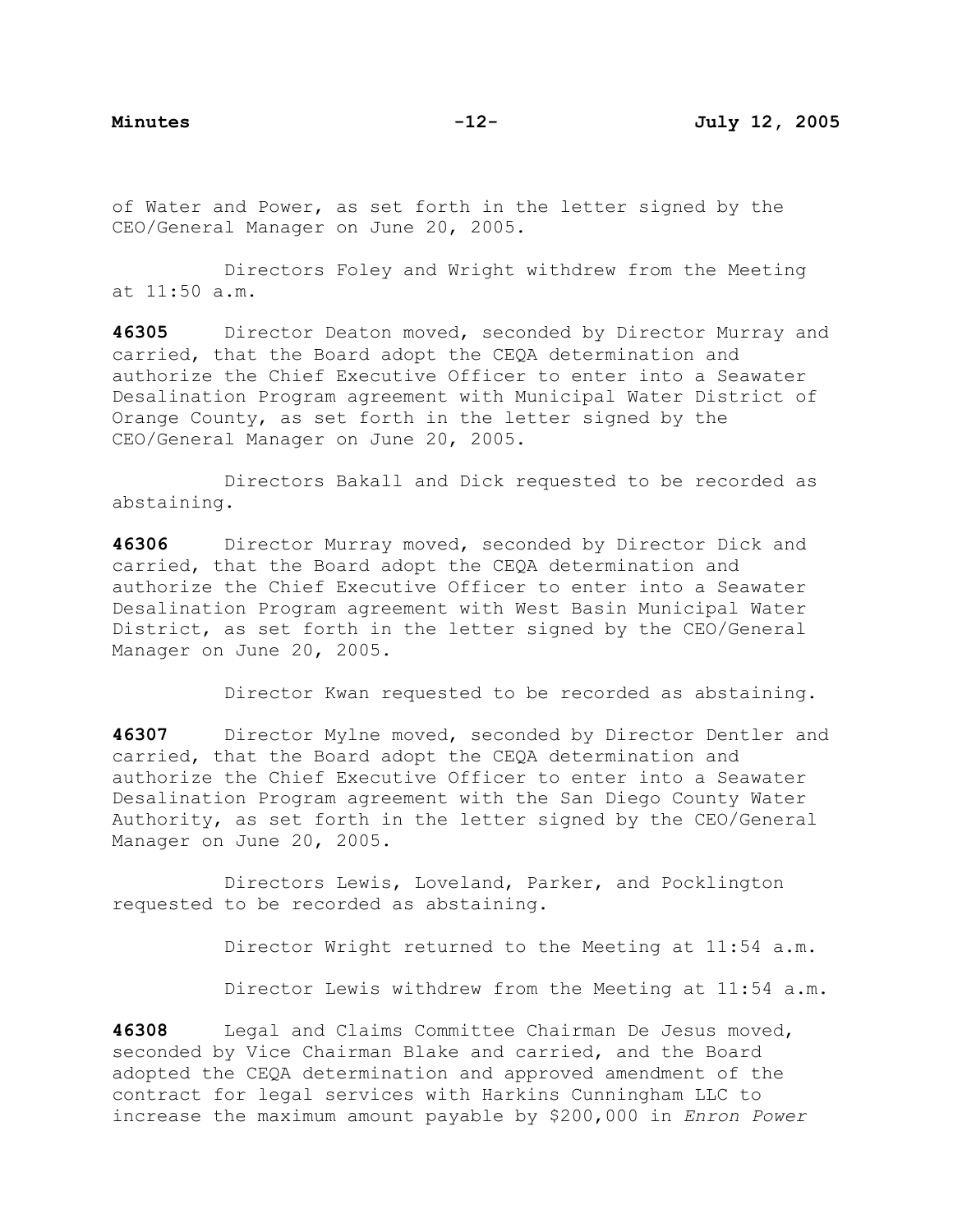*Marketing, Inc. v. The Metropolitan Water District of Southern California*, U.S. Bankruptcy Court, SDNY, Adversary Proceeding No. 04-024968, as set forth in the confidential letter signed by Assistant General Counsel Barbosa for the General Counsel on June 27, 2005.

**46309** Legal and Claims Committee Chairman De Jesus moved, seconded by Vice Chairman Blake and carried, and the Board adopted the CEQA determination and approved amendment of the contract for legal services with Bingham McCutchen LLP to increase the maximum amount payable by \$50,000 in the appeal of *Louis H. Cardenas, et al. v. Metropolitan*, Los Angeles Superior Court Case No. BC 298866, as set forth in the confidential letter signed by Assistant General Counsel Bennion for the General Counsel on June 24, 2005.

 Director Griset withdrew from the Meeting at 11:55 a.m.

**46310** Budget, Finance, Investment and Insurance Committee Chairman Koopman moved, seconded by Director Mylne and carried unanimously, and the Board adopted the CEQA determination, approved the new funding arrangement for the Colorado River Board based on the proposed cost-sharing percentage, and authorized the Chief Executive Officer to make payments totaling \$377,327 for the Six Agency Fund and the Colorado River Association for fiscal year 2005/06, as set forth in the letter signed by the CEO/General Manager on June 22, 2005.

**46311** Communications and Legislation Committee Chairman Fellow moved, seconded by Director Murray and carried, that the Board adopt the CEQA determination and remain neutral on Assembly Bill 672 (Klehs, D-San Leandro) regarding the recreational use of drinking water reservoirs, as set forth in the letter signed by the CEO/General Manager on July 6, 2005.

 Director Peterson requested to be recorded as voting no.

Director Lewis returned to the Meeting at 11:56 a.m.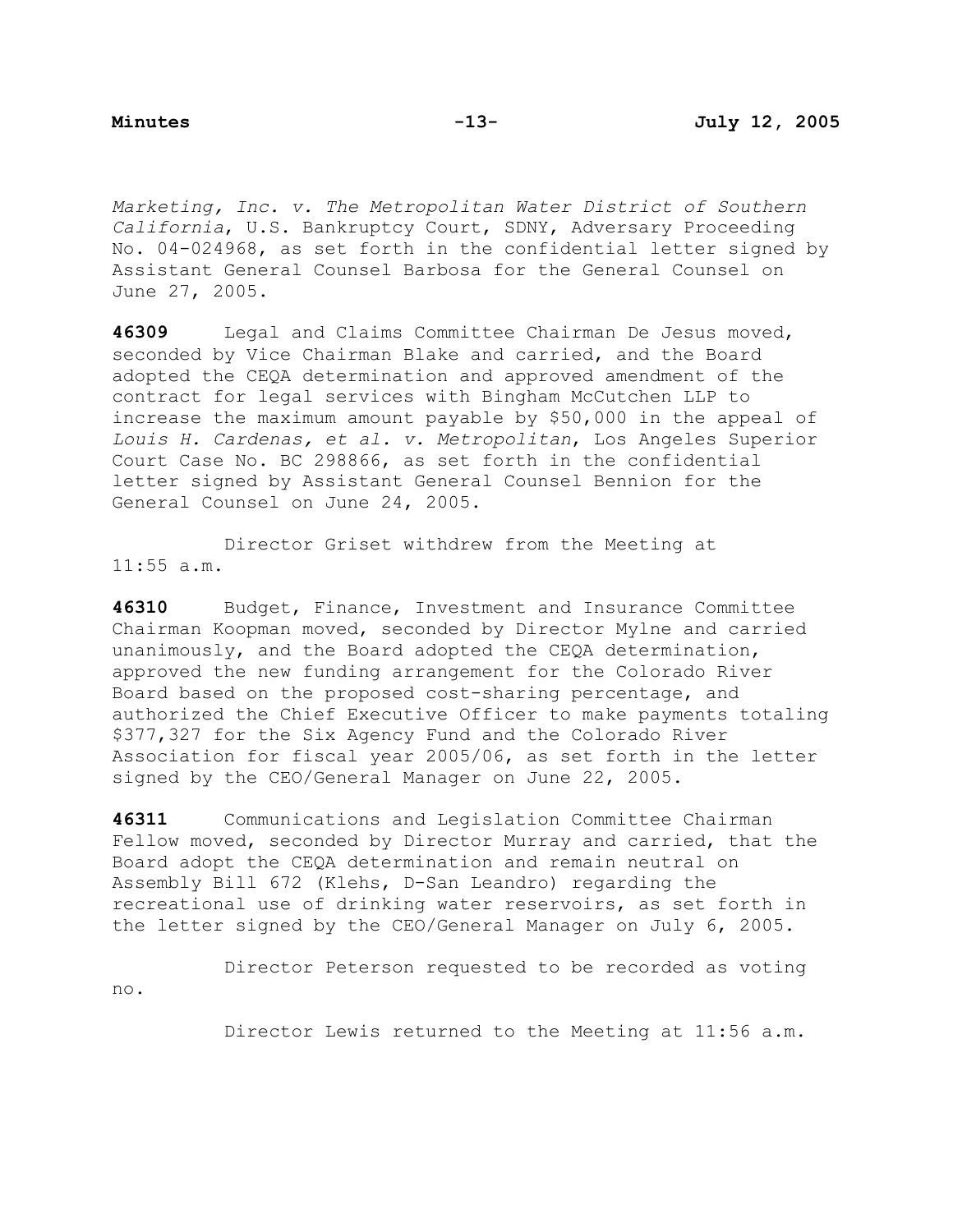**46312** CALFED/Bay-Delta Oversight Subcommittee Chairman Bakall reported on the actions taken by the subcommittee and the Water Planning, Quality and Resources Committee on ACWA's Blueprint for California Water.

Subcommittee Chairman Bakall then moved, seconded by Vice Chairman Blake and carried, that the Board endorse the Association of California Water Agencies' "No Time to Waste, a Blueprint for California Water" and support submitting comments on the California Water Plan Update as outlined by staff.

Director Griset returned to the Meeting at 11:57 a.m.

**46313** Legal and Claims Committee Chairman De Jesus moved, seconded by Director Murray and carried, and the Board adopted the CEQA determination and authorized the settlement of pending litigation with Griffith Construction Company for payment of \$216,000 in *Griffith Construction Company v. Metropolitan Water District of Southern California*, Los Angeles Superior Court Case No. BC 319223, relating to the Colorado River Aqueduct, as set forth in the confidential letter signed by Assistant General Counsel Bennion for the General Counsel on July 8, 2005.

**46314** The following communications were submitted to the Board for information:

- a. Status report for the Inland Feeder Program for activities through May 2005 signed by the CEO/General Manager on June 20, 2005.
- b. Report on implementation of the first year of Metropolitan's Five-Year Conservation Strategy Plan, signed by the CEO/General Manager on June 21, 2005.
- c. Report on Senate Bill 350 (Machado, D-Linden) regarding San Joaquin River restoration, signed by the CEO/General Manager on July 6, 2005.

**46315** Chairman Bannister reported that the compensation and pay-for-performance recommendation for the General Counsel, General Auditor, and Ethics Officer was deferred.